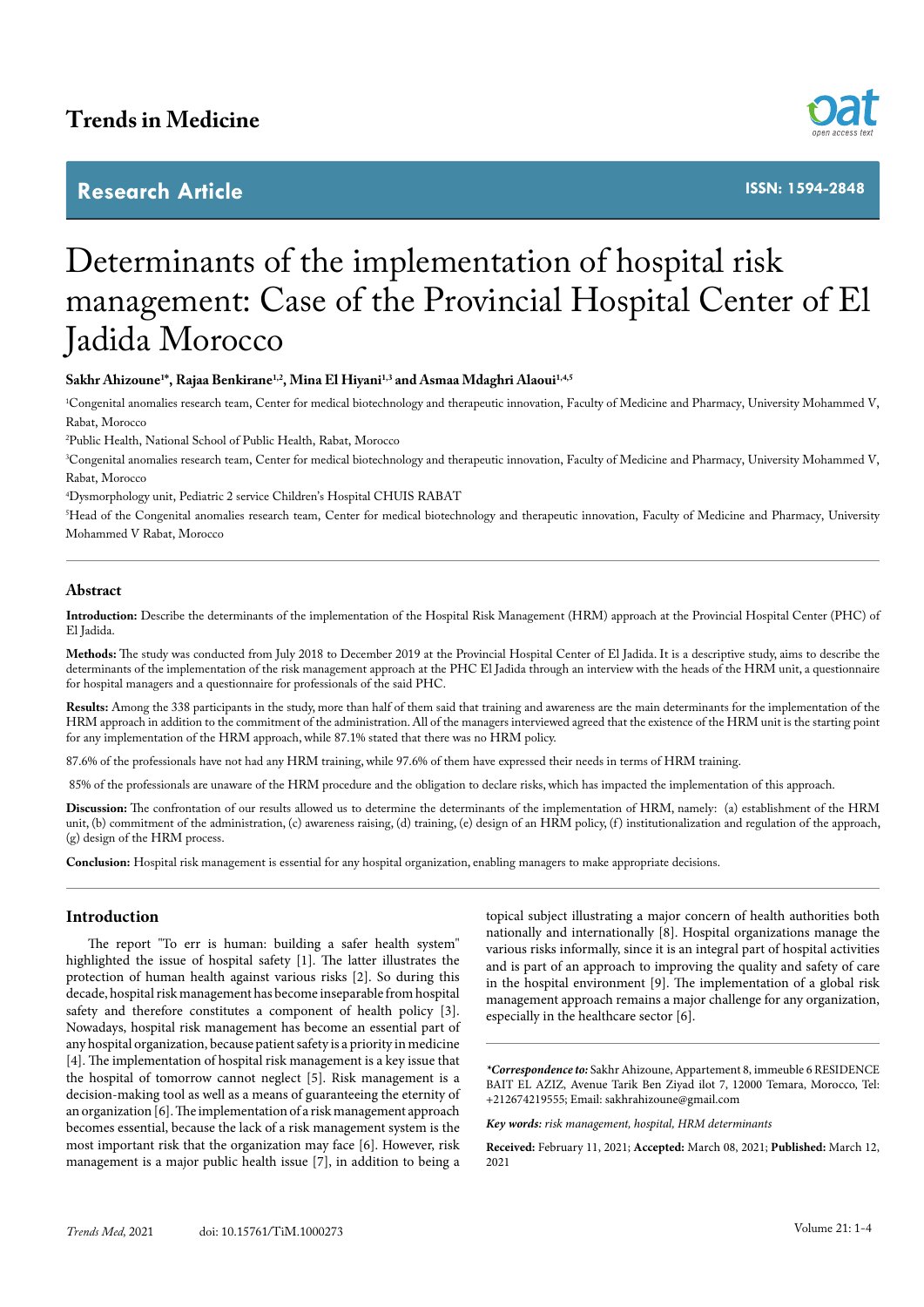The notion of health safety and hospital risk management is a relatively recent concept in our Moroccan context, in terms of both strategic and regulatory orientations.

On the regulatory level, this concept emerged in 2008 following the implementation of the nine World Health Organization (WHO) recommendations [10], then the Ministry of Health (MOH) implemented several measures and initiatives to ensure patient safety, notably through the adoption in 2002 of the WHO resolution, WHA55.18, on "Patient Safety", the development of several approaches to continuous improvement of quality and safety of care (implementation of the quality competition, certification of birthing centers, accreditation), participation in 2011 in the initiative led by the WHO EMRO Regional Office for Patient Safety in the countries of the region and the strengthening of the legal arsenal (Article 88 of the Internal Regulations of Hospitals, Framework Law 34-09 on the health system and the provision of care, etc.). These initiatives and measures were completed by the development and implementation of the Methodological Guide for Hospital Risk Management in Morocco [11] in 2016.

At the strategic level, the global report of the public consultation Intidarat Assiha published in 2013 revealed a more pressing demand from citizens, individuals and organizations on the theme of health monitoring and health security in health care institutions [12].

Despite all these efforts at the regulatory and strategic level, the operationalization of the risk management approach is incomplete and compartmentalized. This fact is confirmed by the results of the national organizational survey in 2005, which covered 49 hospitals and showed that quality assurance programs are present in 40. In 8% of cases, annual action plans are written in 73.5% of cases, structures for the control of nosocomial infections exist in 69.4% of cases, procedures are written in 49% of cases, and monitoring through adverse event reporting forms is installed in 32.7% of the hospitals surveyed [13]. All these facts led the Ministry of Health to concretize the hospital risk management approach from 2016 by choosing two pilot sites, the PHC of El Jadida and the PHC of Tangier, with the aim of generalizing this approach to all Moroccan hospitals.

Our study aims to describe the determinants of the implementation of the hospital risk management approach at the PHC of El Jadida as it is a pilot site for the HRM approach.

#### **Material and study method**

#### **Study scheme**

This is a descriptive study. It aims to describe the determinants of the implementation of the risk management approach at the El Jadida Provincial Hospital Center and more precisely at the Mohammed V Hospital being a pilot site for this implementation.

#### **Duration of the study**

 The study lasted eighteen months from July 2018 to December 2019.

### **Target population**

The target population included all the health professionals of Mohammed V Hospital under the responsibility of El Jadida PHC, as the number of professionals is manageable (n=338).

#### **Study site**

Mohammed V Hospital is a general hospital constituting the headquarters of the PHC El Jadida province, structured in five departments and two services and has a theoretical bed capacity of 460 beds with a functional bed capacity of 333 beds. The hospital has 338 health professionals including 233 nurses and health technicians, 63 doctors and 42 administrative professionals.

#### **Terms of reference**

The study has adopted Shortell's reference framework, which is based on four essential dimensions (or axes) that enable the development of a coherent, effective and sustainable approach [14].

#### **Data collection methods and tools**

In order to describe the determinants of the implementation of the hospital risk management (HRM) approach at the El Jadida PHC, interviews were conducted with the heads of the risk management unit, a questionnaire was distributed to hospital managers and finally a questionnaire was distributed to all professionals at the El Jadida PHC.

The questionnaires that dealt with the prerequisites and determinants of the implementation of the HRM approach were chosen as methods and tools for data collection from the hospital managers and professionals of the hospital, in addition to interviews with the heads of the hospital risk management unit. The results of the questionnaires and interviews, after their transcription, are presented in the form of tables and graphs with comments using the statistical analysis software SPSS and Excel (Figure 1).

#### **Ethical considerations**

The study respected ethical considerations, namely: having the permission and agreement of those in charge of the study environment; having the consent of the participants, after explicitly communicating the purpose and objectives of the research and the fate of the information given; openness, transparency and respect for the participants and guaranteeing their anonymity and confidentiality. As a result, we obtained the favorable opinion of the ethics committee.

#### **Results**

In order to describe the determinants of the implementation of the hospital risk management (HRM) approach at the El Jadida PHC, we divide the results according to the interviewed population, namely:



**Figure 1.** Shortell's four axes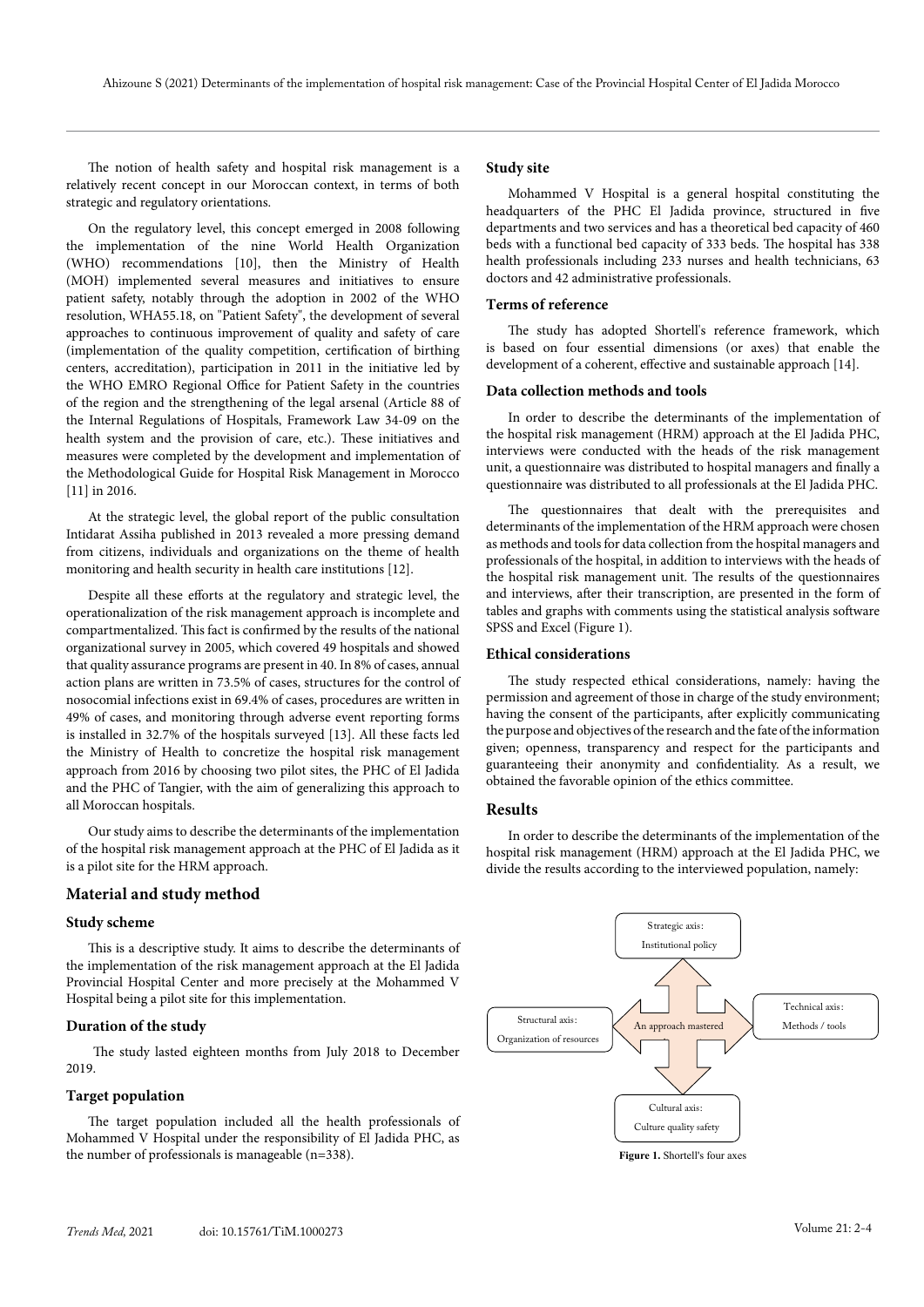- 1. The members of the risk management unit;
- 2. Hospital managers;
- 3. The professionals of the HPC El Jadida.

# **About the results of the interviews with the members of the hospital risk management unit**

The first interviews were carried out with the members of the hospital risk management unit implanted in the hospital in order to understand the context and determinants of the implementation of this approach as well as the tools used in the operationalization of the approach. All of the participants in the interviews confirmed that the implementation of the approach is the result of a new project conducted by the Ministry of Health with the aim of ensuring HRM and that the PHC of El Jadida is a pilot site, and affirmed that the starting point of the approach is illustrated by the commitment of the management. Half of the participants stated that awareness raising and training were the prerequisites for the implementation of this approach, while the rest of the interviewees stated that training was the only prerequisite to make this implementation a reality. All participants maintained that the steps in implementing the HRM approach consisted of establishing the context, identifying risks, analyzing risks, and addressing risks.

One quarter of the reported risks were care-related risks, 25% were nosocomial infections (NI), 25% were blood exposure accidents (BEA), and the remaining 25% were equipment immobilization (EI).

Participants reported that 75% of the risk declarations were made by the risk declaration form, while 25% were made in written form.

All the participants reported that they organize periodic meetings to deal with the declarations issued by professionals, whereas they do not have a risk mapping neither a priori nor a posteriori. Finally, the participants emphasized the non-use of the hospital risk declaration application.

#### **Concerning the results of the questionnaire for the managers of the El Jadida PHC**

For the questionnaire intended for the managers of the El Jadida PHC belonging to the different hospital departments. The managers assured that 41.94% of the reported risks were care-related risks, while 25.81% were NI, 19.35% were BEA and 12.90% were EI.

Subsequently, 48.4% of managers stated that HRM is not institutionally way insured. 87.1% of participants stated that there is no HRM policy at the El Jadida PHC, and affirmed the existence of an HRM entity. 64.5% of managers assured the non-existence of an HRM action plan. 87.1% of participants felt that there is no improvement in the management of hospital risks. Finally, 77.4% of managers felt that there was no HRM assessment.

#### **For the results of the questionnaires for health professionals at the El Jadida PHC**

For HRM training, among 338 health professionals, 87.6% of them stated that they had no training in HRM, while only 12.4% had training in HRM as part of continuing education rather than initial training. 97.6% of professionals require HRM training.

 All participants faced risks that differed according to their work context. These risks were categorized by the participants as follows: 31.4% of care-related risks, 19.5% of NI, 19.2% of BEA, 16.6% of EI and 13.3% attributed to other risks.

For risk reporting:

- 85.8% of the participants were unaware of the risk reporting procedure;
- 84.9% of professionals were unaware of the obligation to declare risks;
- 96.7% of the participants declared the risks they had run.

As regards the supports of risk declaration:

- 48.5% of the professionals declared in writing,
- 33.7% reported orally,
- 14.5% per declaration form (3.3% of responses missing).

74.3% of professionals said they received feedback on their reports. Finally, all the professionals affirmed that they do not have risk mapping at the El Jadida PHC.

#### **Discussion**

Data collection from the risk management unit, hospital managers and professionals of the El Jadida PHC, allowed us to clarify the main determinants of the implementation of the HRM approach.

The implementation of the HRM approach at the El Jadida PHC was the result of a new Ministry of Health project designed to develop and improve the quality and safety of health care services in Moroccan public hospitals, This has been affirmed on the one hand by the results obtained and has been noted by other researchers in other contexts who agree that in the perspective of systemic promotion of risk management and assistance to institutions in this approach, their ministry provides a tool for implementing an HRM approach [3] and others attest that the implementation of the HRM approach is a major issue for any organization [6]. Some authors have revealed that risk management must find its rightful place in the hospital decision-making process [5]. Finally, the hospital horizon will progressively appear as a field also concerned by the concern for risk management [5], so the implementation of hospital risk management is a major issue that the hospital of tomorrow cannot neglect [5].

Interviewees emphasized the importance of management commitment to the implementation of the HRM approach, however, other authors argue that the implementation of an HRM approach within an institution requires a constant commitment from management [15].

Training and awareness-raising (information) were the main prerequisites for this implementation because the establishment of a safety culture in the hospital cannot escape these two determinants. This observation was confirmed with the interviewees and professionals participating in the study and was detected by other authors who point out that all professionals must be trained in prevention approaches and HRM tools and therefore training concerns managers, risk managers and teams involved in this approach [16]. Training is a pillar of change in any approach; it must be put into practice before any technical, equipment or work procedure changes, and more particularly organizational changes, and must be updated regularly [16]. Another researcher asserts that the training of health professionals is essential for the success of the HRM process [17]. The need for professionals in this area is increased, 97.6% in our study, whereas other researchers determine the need for HRM training at 91% [17] and 85.71% [18]. However, in order for an HRM approach to be successful, a significant amount of training is necessary so that each professional can take